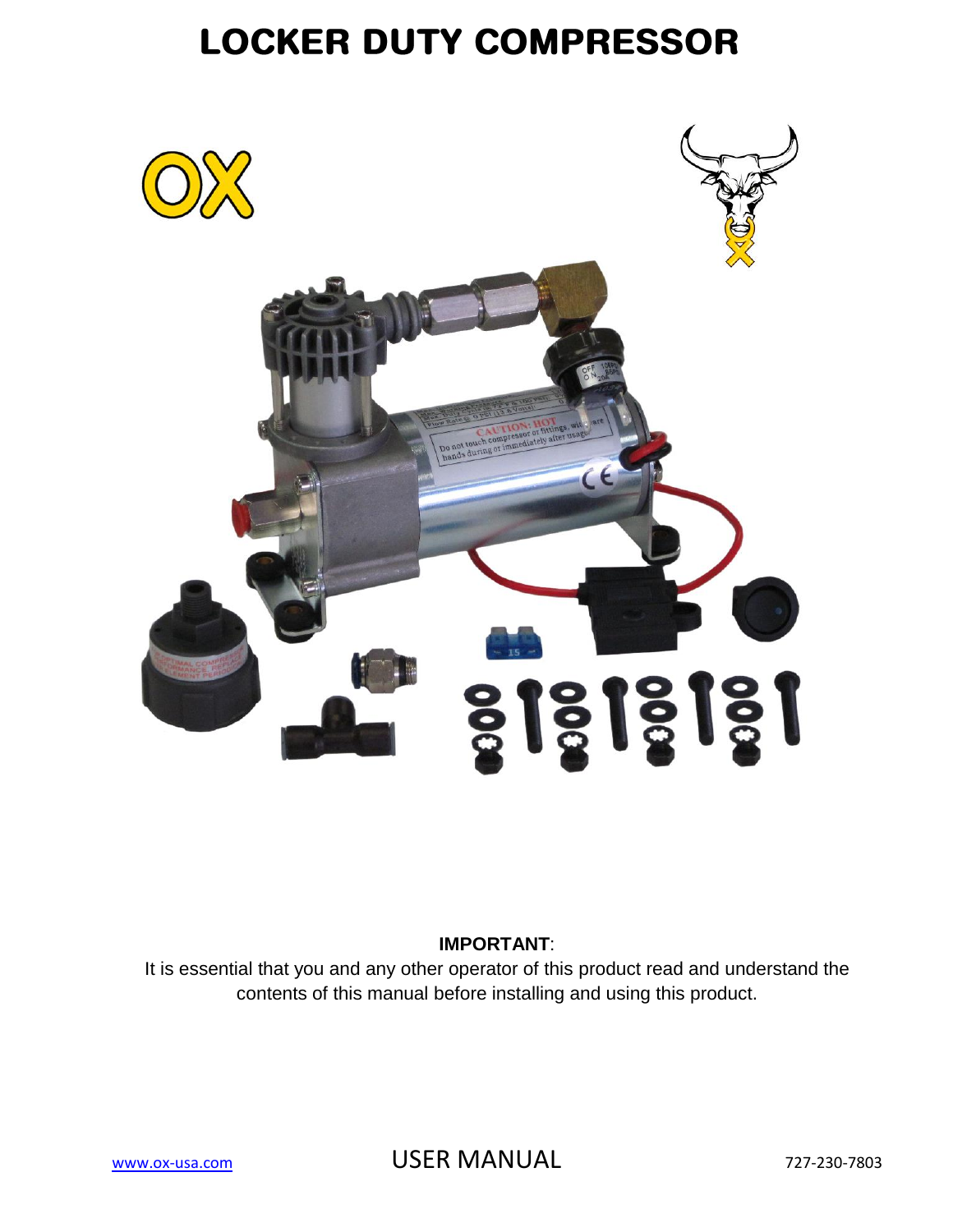### **INSTALLATION NOTES**

Please read and follow the installation instructions carefully to avoid injury or damage to the compressor or your vehicle.

The selection of proper mounting location for your air compressor will help ensure a long and trouble free compressor service life. Please pay close attention to the following guidelines:

- 1. Select a FLAT, UPRIGHT AND SECURE location where the compressor can be mounted.
- 2. To maximize air compressor performance, locate compressor as close to the battery as possible so that length of positive lead wire required is at a minimum. Use a minimum 16 AWG positive lead wire for remote installation.
- 3. Choose mounting location that is as cool as possible and AWAY FROM HEAT SOURCES. The cooler the ambient temperature the less chance the compressor will overheat.
- 4. This compressor is moisture & splash resistant, but NOT WATER PROOF. Do not mount compressor in locations where the unit is likely to come in contact with water.
- 5. If necessary, remotely mount the Inlet Air Filter in a dry place and routed an airline from the compressor to the remotely mounted inlet air filter. *It is important to keep inlet air dry.*

#### **CAUTIONS**

Use this compressor with 12-volt DC systems only.

This compressor is designed to operate selectable air lockers. Lockers use very little air volume. Be careful to not exceed duty cycle if used for anything other purpose other than air lockers.

Compressor can become very hot during and immediately after use.

Keep intake air away from water.

### **MOUNTING AND WIRING**

- 1. Disconnect ground cable from vehicle's battery.
- 2. Temporarily position the air compressor in the location where it will be mounted.
- 3. Route ground wire to an appropriate grounding point and secure.
- 4. Mount air compressor with the set of hardware provided. Use of thread sealant recommended.
- 5. *IMPORTANT*: Please note, your compressor has a check valve. *DO NOT* remove check valve from the unit.
- 6. Make sure that your compressor setup is properly fused, a fuse lead is provided if needed. Always locate fuse as close as possible to power source.
- 7. Wire up and connect compressor to locker/s per Diagrams 1 or 2 depending on your switch option. *(For best performance keep airline from switch/solenoid to locker as short as possible leaving room for suspension travel).*
- 8. Before connecting to power source, re-check to make sure that all connections are properly and securely connected.
- 9. Test compressor system by running the compressor for a short time to build up pressure.
- 10. Once air pressure reaches the preset cut out pressure of the pressure switch, the compressor will shut off. Inspect all air line connections for leaks with soap and water solution. If a leak is detected, the air line may not be cut squarely or pushed all the way in. Tighten connections if needed.
- 11. With pressure built up and lockers engaged or disengaged there should be no air used and air compressor should not cycle on and off, if it does, there is a leak somewhere.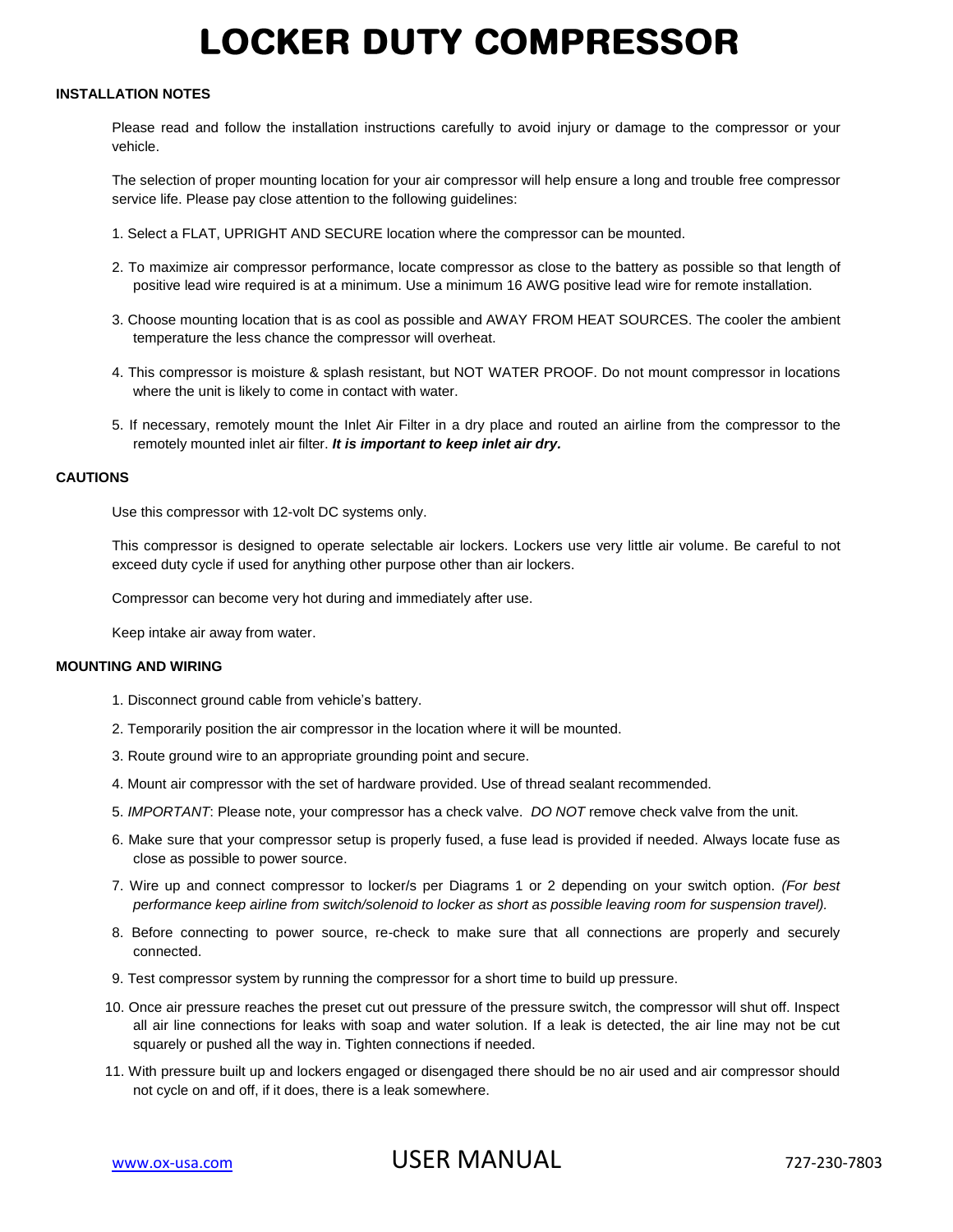

**DIAGRAM 2** (Air Solenoid)